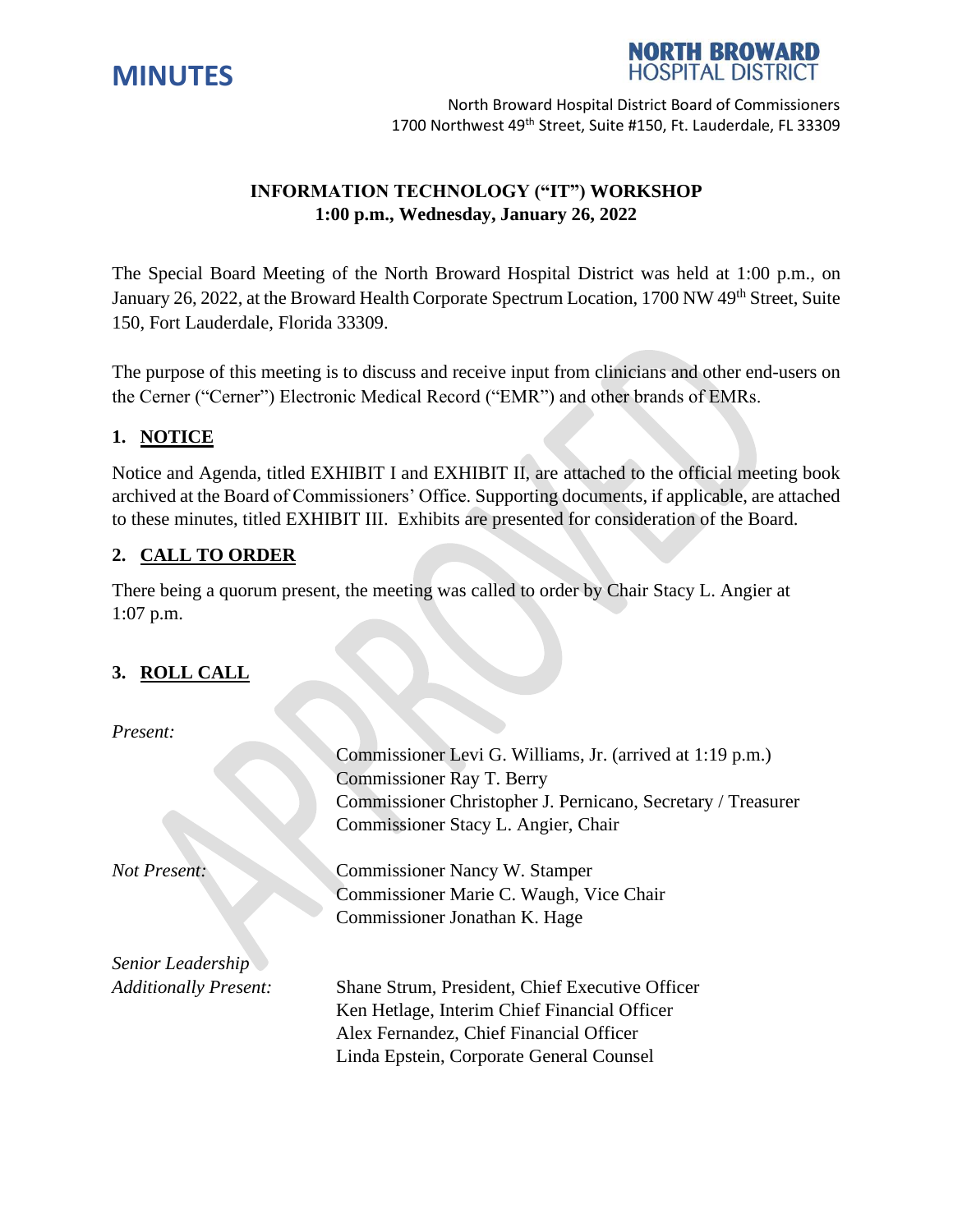



### **4. PUBLIC COMMENTS**

Chair Angier opened the floor for public comments, in which there were none.

### **5. TOPIC OF DISCUSSION**

5.1. Welcome and Agenda Review (Presenter - Christopher J. Pernicano, Secretary / Treasurer)

Commissioner Pernicano advised that there were three (3) primary objectives for the day's workshop and discussion:

- 1) Education (active users and non-users);
- 2) User feedback; and
- 3) Understanding current situation (i.e., system topology, system related finance, etc.)
- 5.2. Cerner Solution Overview (Presenter Katherine Ross, VP Chief Information Officer)

Ms. Ross gave detail to the District's current Cerner engagement, employee user roles, modules in production and its integration with other Broward Health solutions, which included Invision, NextGen, Precision, EICU, Teletracking, PACs, Mmodal Dictation, Philips Cardiology, 3M CDI, Florida DOH and Allscripts referrals. She further noted that there are approximately 8,850 (91%) active Broward Health users of the Cerner solution.

For further detail, related slides are available within the January 2022 Information Technology ("IT") Workshop Meeting book on the Board of Commissioners' webpage.

5.3. Current Costs Review (Presenter - Katherine Ross, VP Chief Information Officer)

Ms. Ross reviewed Cerner's FY'22 contracted obligations in dollars, which included the following:

- Revenue Cycle (\$2,858,548)
- Clinical  $(\$2,699,468)$
- Support (\$2,980,871)
- $3<sup>rd</sup>$  Party (\$163,058)
- Remote Hosting  $(\$5,148,072)$
- Cloud Solutions (\$3,133,368)
- Total Obligation 2022: (\$16,983,390)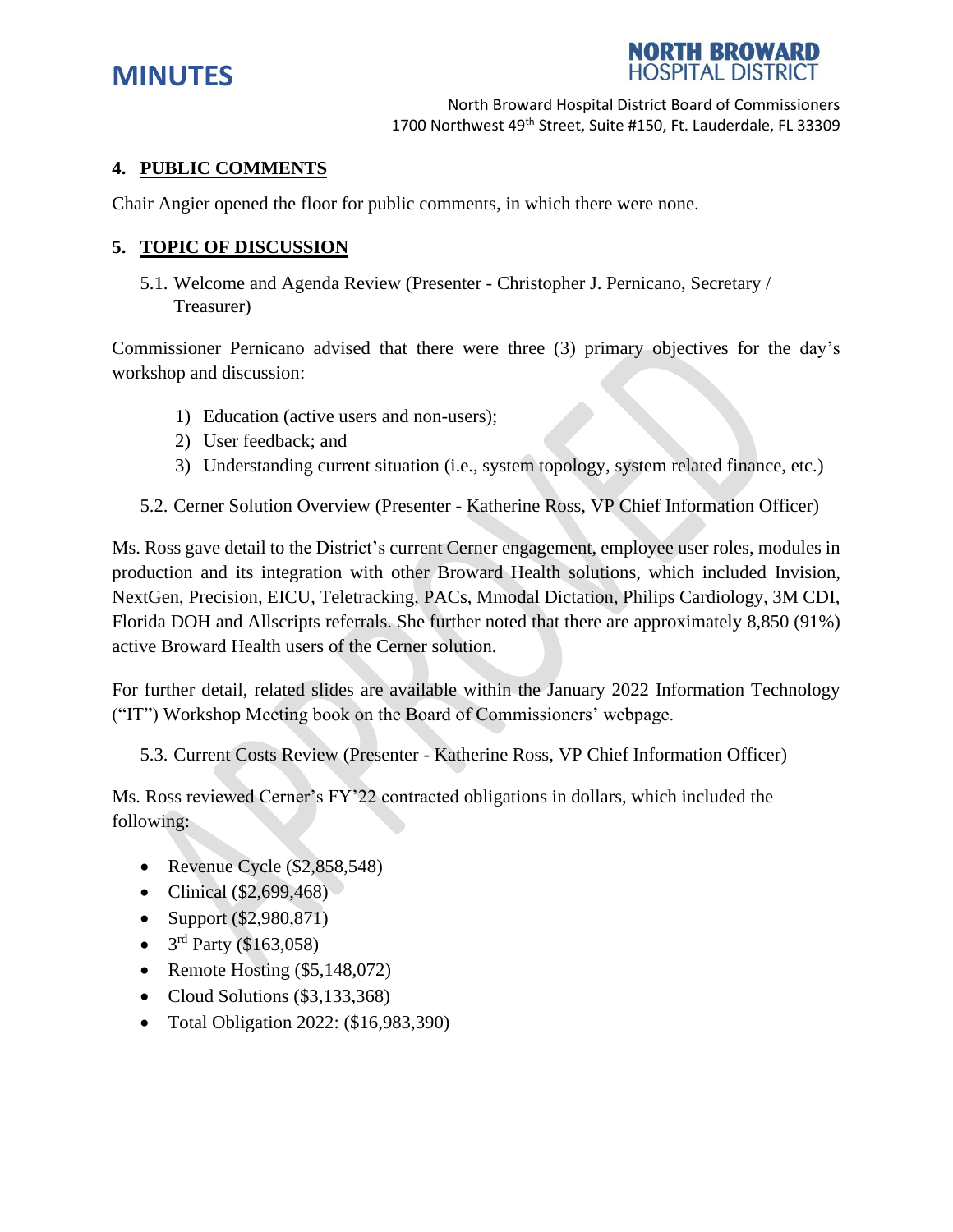

**TH BROWA HOSPITAL DISTRICT** 

5.4. Upcoming Cerner Initiatives (Presenter - Katherine Ross, VP Chief Information Officer)

Ms. Ross shared the Cerner Projects in Flight in addition to the Cerner Planned Projects.

5.5. Broward Health Cerner User Survey Results (Presenter - Christopher J. Pernicano, Secretary / Treasurer)

Commissioner Pernicano provided a summary of the Broward Health Cerner User Survey Results and advised of the following:

- Email Survey Methodology Utilized Net Promotor Score (NPS) methodology
- Scope Sent to all Broward Health Cerner users (9,800 employees).
- Response 267 employees responded, for a 3% response rate.
- Net Promotor Score (NPS)  $= -35\%$ 
	- Survey Questions:
		- *How do you use the EHR system?* (*multiple choice: Doctor, PowerChart as a Nurse, PathNet as an Administrator,…)*
		- *How likely would you be to recommend our EHR solution? (select 1-10 with 1 being least likely to recommend and 10 being the most likely to recommend)*
		- *What do you like most about our EHR solution? (free form text)*
		- *What do you like least about our EHR solution? (free form text)*
		- What do you recommend that we do to improve the solution? (free form text)

Commissioner Pernicano opened discussion to roundtable for users in attendance to share their previous and current Electronic Medical Record (EMR) platform experience(s).

Chair Angier welcomed Cerner representatives in attendance, Mr. Jimmy Thompson, Senior Director & Client Partner, and Mr. Scott Peterman, Sr. Director to introduce themselves.

5.6. Review / Commentary of Recommendations from Outside Consultants (Presenter - Christopher J. Pernicano, Secretary / Treasurer)

Per Commissioner Pernicano's request, Commissioner Berry provided an overview of the external consultants previously engaged who were the following:

- January 2020, Cumberland Consultant was engaged to develop a comprehensive total implementation cost estimate (TICE) centered around capital, operating and implementation cost.
- October 2020, Kauffman Hall was engaged to develop an impartial ten-year total cost of ownership model to estimate costs associated with revenue cycle and electronic health record proposals from Cerner and Epic.

Commissioner Berry requested a competitive request for proposals (RFP) or invitation to negotiate (ITN) to include a definition of the District's needs.